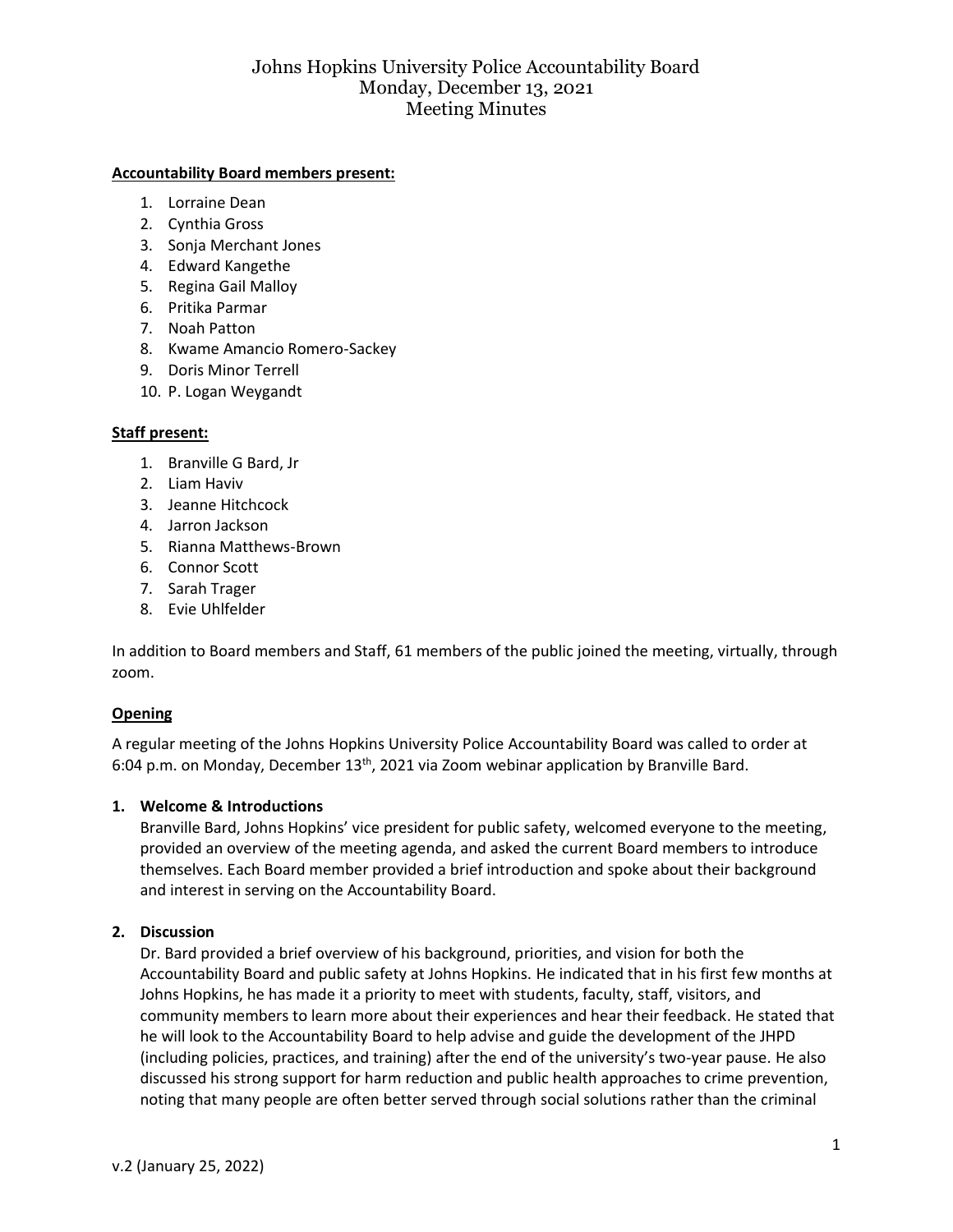justice system. Dr. Bard also acknowledged concerns around over-policing and police misconduct, noting that he has dedicated his career to studying ways to address these serious issues (he noted that his dissertation is on racial profiling) and implementing strategies to identify problematic officers and hold them accountable. He said that given his academic background and professional experience, he believes in data-driven results for police departments and stressed the importance of making that data publicly available.

# **3. Questions & Answer, Concerns, and other Feedback**

Dr. Bard invited members of the Board to share feedback and ask him questions. The following topics were covered during this portion of the agenda:

- Logistics of virtual meetings during COVID;
	- o Request for the chat function to be open during meetings (N. Patton)
	- o Concerns raised about registration function
		- *VP Bard made a commitment to explore this further and update the Board*
	- o Question about when the Board will resume in-person meetings; (E. Kangethe)
		- VP Bard shared his preference for in-person meetings but noted COVID restrictions are a determining factor. *He said he and his team will look into the matter and bring it back to the Board.*
- JHPD Implementation
	- $\circ$  Question about the status of JHPD implementation, including the MOU with BPD (L. Dean)
		- VP Bard noted Johns Hopkins is in a full pause, therefore there have been no MOU discussions and there will not be any discussions until the pause is over.
	- o Question about the role of the Accountability Board in the MOU process (L. Dean)
		- VP Bard stated the Accountability Board will be involved in the MOU process.
	- o Question about the JHPD jurisdictional boundaries (D. Minor Terrell)
		- Dr. Bard noted the legislation is very prescriptive, and boundary lines can only be extended off-campus with community support. Maps are available [online.](file:///C:/Users/rmatth21/AppData/Local/Microsoft/Windows/INetCache/Content.Outlook/2H9TVJXA/%09https:/publicsafety.jhu.edu/jhpd-information/2019-legislation-and-resources/)
- Accountability Board
	- o Question about the status of the open Accountability Board Seats (L. Dean)
		- R. Matthews-Brown indicated the application period had closed, $1$  and the Nominating Committee was scheduled to meet later in the week to review applications. The expectation is that the Accountability Board nominees will be announced later in December, and, like last time, the list will go to the Maryland State Senate for approval. The goal is to have those nominees approved by the end of the 2022 MD Legislative Session.

<sup>1</sup> The [Accountability Board application period](https://publicsafety.jhu.edu/jhpd-information/accountability-board/application-and-appointment-process/) ran from October 18, 2021 to November 28, 2021[. Nominees were](https://hub.jhu.edu/2021/12/21/police-accountability-board-new-members/)  [announced on December 21, 2021.](https://hub.jhu.edu/2021/12/21/police-accountability-board-new-members/)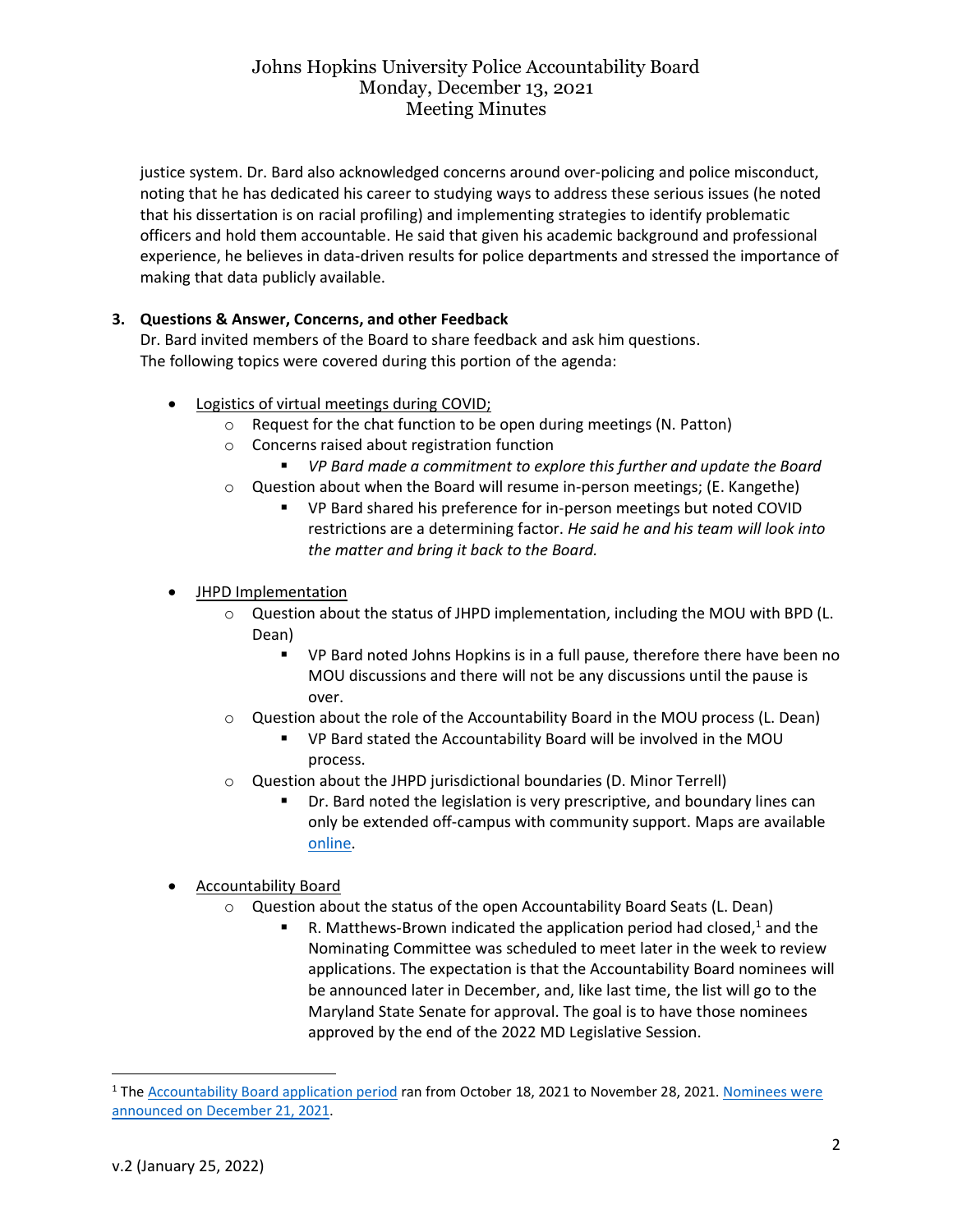- o Question about what resources will be provided to the Board (budget for independent consultants and administrative support) (L. Dean)
	- *VP Bard made a commitment to explore this further and update the Board*
- $\circ$  Comment that the University should not drive the agenda, the Board should play a role in that process. (C. Gross)
	- VP Bard agreed and noted his desire for a strong Accountability Board.
- $\circ$  Question about the process to share questions/concerns with VP Bard (S. Merchant Jones)
	- VP Bard encouraged the Board to use the Accountability Board email [\(AccountabilityBoard@jhu.edu\)](mailto:AccountabilityBoard@jhu.edu)
- o Question about the structure and timing of meetings (S. Merchant Jones)
	- VP Bard answered this meeting is atypical; Bard then continued, noting that forthcoming meetings will occur quarterly. VP Bard said he will chair the meetings, and the Board will help develop the agenda so each meeting is productive and the Board addresses topics, questions, and concerns they want.<sup>2</sup>
- Alternatives to policing
	- $\circ$  Question about status of other non-policing initiatives that Johns Hopkins has been pursuing (L. Dean)
		- VP Bard shared updates about several alternative strategies being pursued by Johns Hopkins. These include:
			- The [Johns Hopkins Behavioral Health Response,](https://publicsafety.jhu.edu/behavioral-health-crisis-support-team/) an effort launched in the fall of 2020, to pair behavioral health providers with campus safety and security officers to respond to behavioral health crises on or immediately surrounding our Baltimore campuses. The initial pilot was launched on the Homewood campus, and the response to the program has been very positive. The plan is to move to 24/7 across all campuses as staffing permits.
			- [Innovation Fund for Community Safety,](https://www.jhu.edu/jhu-innovation-fund-for-community-safety/) a \$6 million, four-year fund, to support community-led programs designed to reduce violence in Baltimore City.
			- Roca and focused deterrence, Baltimore's City's group violence reduction strategy, both of which receive funding support from Johns Hopkins.
			- VP Bard also noted that he understands there will never be either/or approach to public safety: if we hope to improve public safety in our community, a holistic approach incorporating nonpolicing-alternatives are necessary.
	- o Comment that the CAHOOTS (Crisis Assistance Helping Out On The Streets), a mental health crisis intervention program, which has reduced the need for police (L. Dean)

<sup>2</sup> VP Bard has proposed to the Accountability Board that the March 2022 meeting be devoted to discussing Board governance.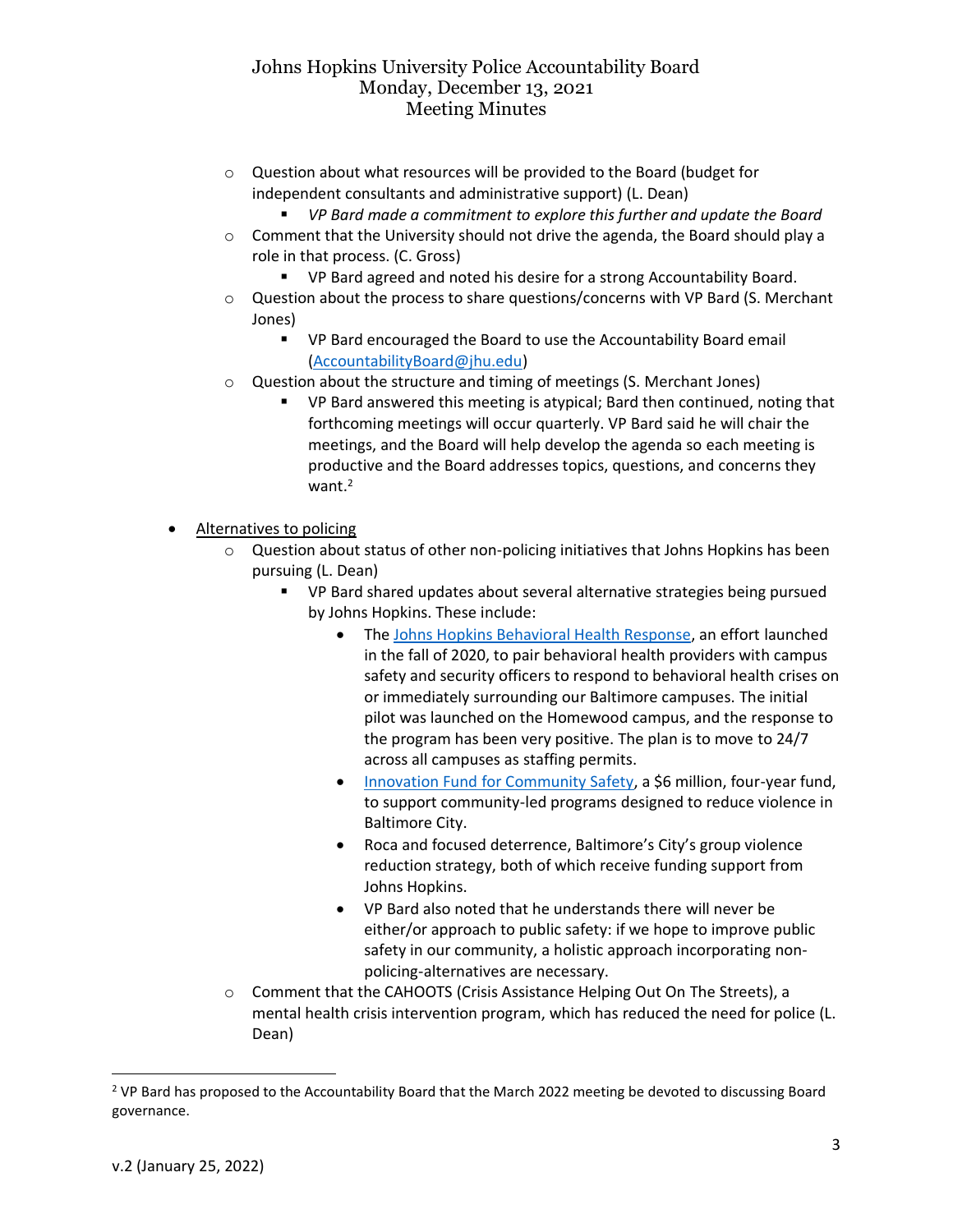- VP Bard concurred CAHOOTS has been a successful program, noting police are not the best solution for every situation, but they do have an important role in our communities.
- Open Meetings Act
	- $\circ$  Question about whether the Board can meet without VP Bard (R.G. Malloy)
		- *VP Bard made the commitment to set up OMA training for the Board and the public safety team who will be working closely with the Board. 3*
- External Engagement
	- o Question about VP Bard's outreach and engagement with the community (E. Kangethe)
		- VP Bard provided a brief overview of his external engagement, which includes community members as well as students, faculty, and staff, and noted that he is having conversations with people with a range of views on the JHPD – opponents as well as supporters. He noted both sides of the conversation bring valuable perspective.
- Johns Hopkins Public Safety
	- o Question about the public safety leadership reporting structure within Johns Hopkins (C. Gross)
		- VP Bard stated he reports to the Senior Vice President for Finance and Administration for Johns Hopkins University, Laurent Heller and Senior Vice President, Chief Operating Officer, and Chief Financial Officer for Johns Hopkins Medicine, Robert Kasdin.

# **4. Closing:**

VP Bard thanked everyone for their time and engagement and stated he is looking forward to working with the Board in an ongoing capacity. The meeting adjourned at 7:02 p.m.

<sup>3</sup> The meeting is now scheduled for March 10, 2022 (5:30-7:30pm).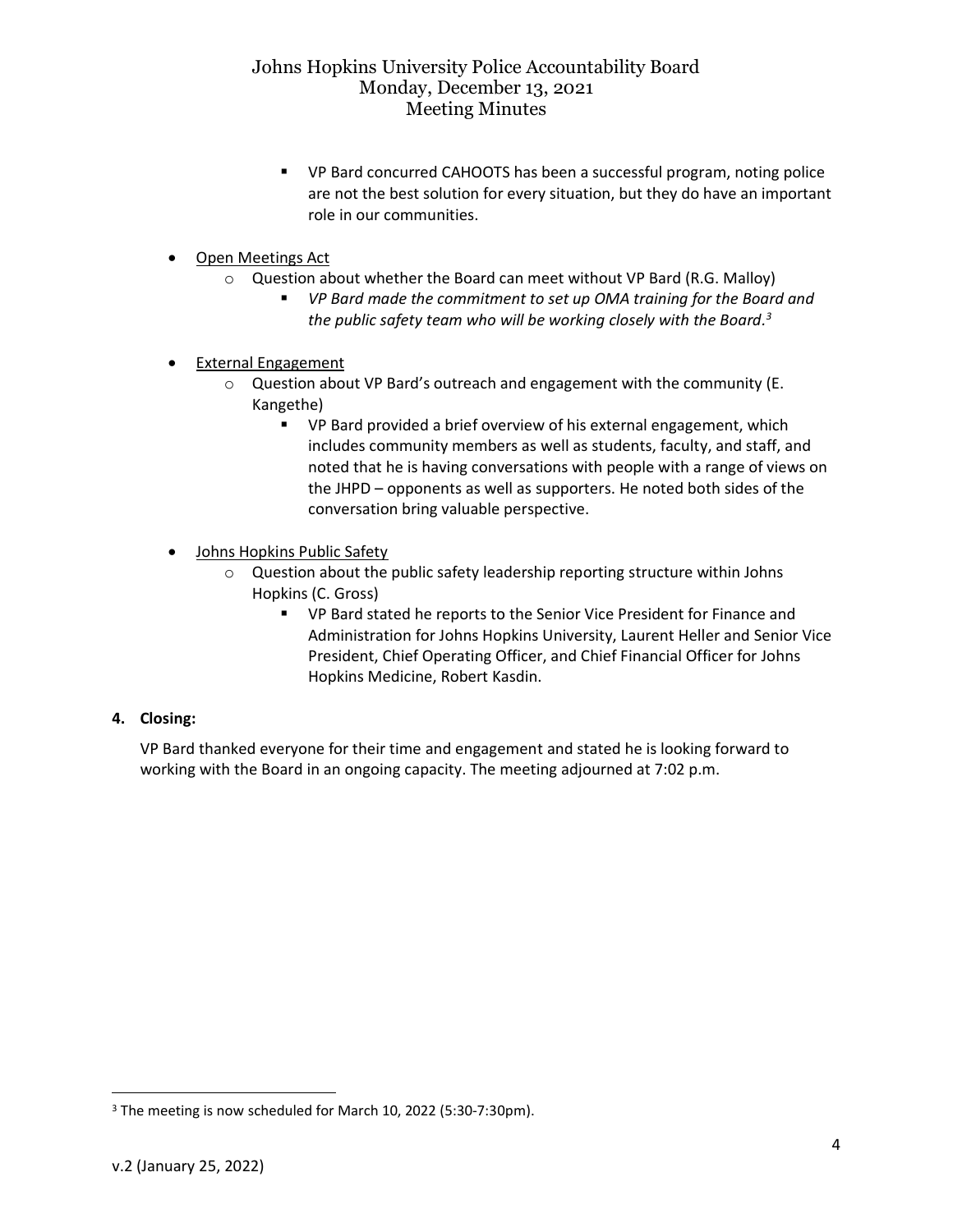# **Action Items/Next Steps**

- 1. Logistics of virtual meetings during COVID (registration/chat function) VP Bard made a commitment to explore this further and update the Board.
- 2. Accountability Board resources VP Bard made a commitment to explore this further and update the Board.
- 3. Open Meetings Act training VP Bard made the commitment to set up OMA training for the Board and the public safety team who will be working closely with the Board.

#### **Items Being Tracked for Future Meetings/Discussions**

*Currently there are no items being tracked for future discussions.*

#### **Accountability Board Meeting Schedule (2022 calendar year)**

- Special Board Meeting (Open Meetings Act Training): March 10, 2022 5:30-7:30pm
- Quarterly Meeting 1: March 14, 2022 6:00 7:30pm
- Quarterly Meeting 2: June 13, 2022 6:00 7:30pm
- Quarterly Meeting 3: September 12, 2022 6:00 7:30pm
- Quarterly Meeting 4: December 12, 2022 6:00 7:30pm